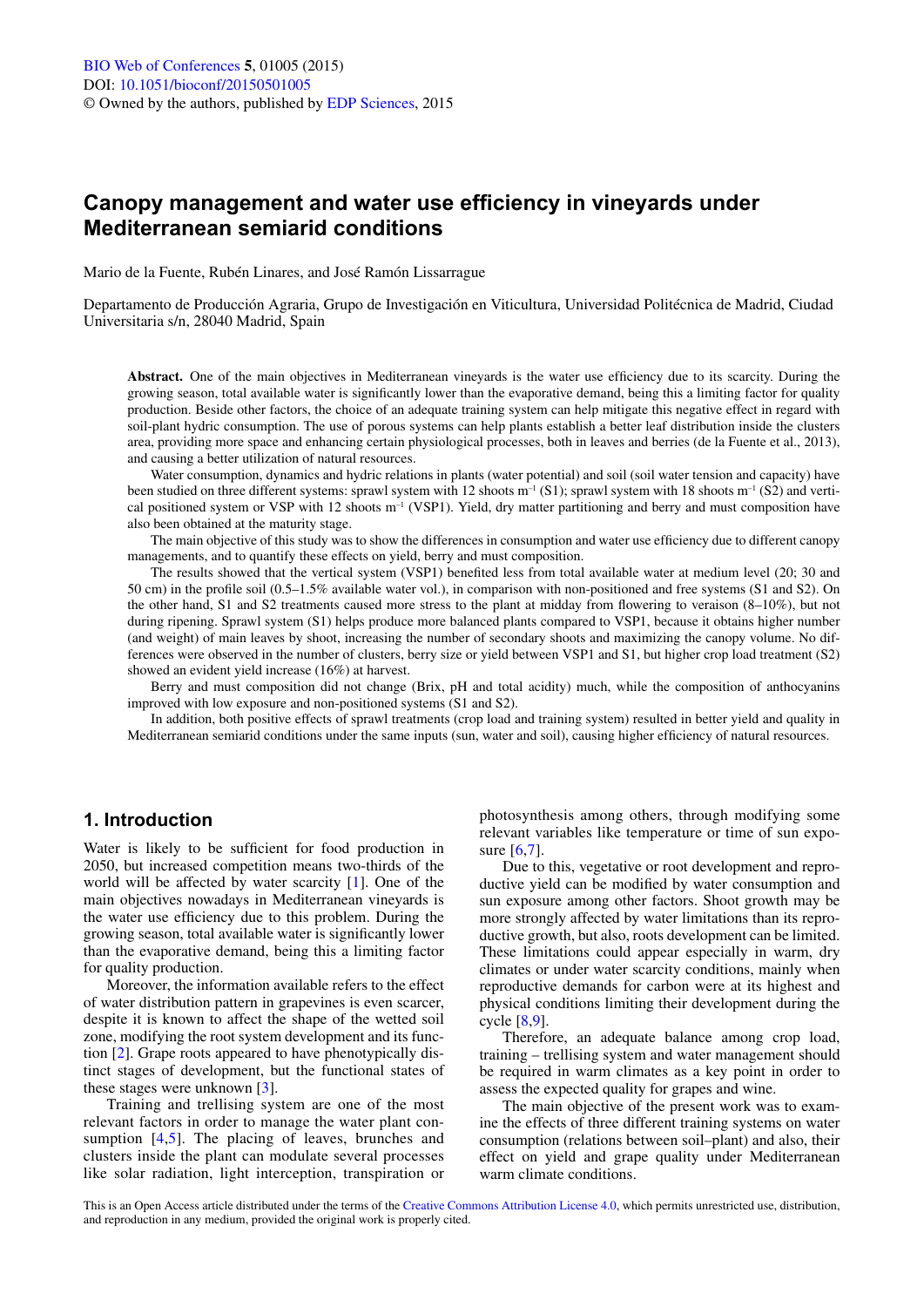# **2. Materials and methods**

This field experiment was conducted (2006) in an experimental trial in Toledo (Spain), on a fine clay-sandy soil (Palexeralf, Soil Survey Staff, 2003) with a 50 cm depth clay superficial horizon (50–55% of clay). The weather conditions were typical for Mediterranean semiarid climate (Papadakis, 1966). The cultivar was Syrah, grafted on 110R and spaced 1.2 m, in the NW-SE (+8.3° to West) orientated rows with 2.7 m between rows. Irrigation system drippers  $(3 \ 1 \ h^{-1})$  were spaced 1.2 m along the planting line and the amount applied (248 mm during total cycle) was equal for all treatments. Climatic conditions of this year were extremely warm. Differences can be observed mainly in accumulated growing degree days (2525 GDD), low rainfall (168 mm) and in evapotranspiration reference (1211.1 mm; Eto) index too. Trial was designed with three treatments placed into four blocks at random and each experimental plot consisted of 20 control plants, separated by rows and vines edge. The three examined treatments, in order to assess the impact of training system and crop load, were: (i) VSP1, *Espaldera* or vertical positioned system (VSP) with 12 shoots/m of crop load, (ii) S1, Sprawl with 12 shoots/m of crop load and (iii) S2, Sprawl with 18 shoots/m of crop load. (50% crop load more than VSP1 and S1).Vines were spur pruned and trained in a bilateral cordon at the height of 1.40 m. The sprawl system had a single couple vegetation wires from 0.4 m to the basal wire and they opened 0.6 m between wires. VSP system had a couple wires from 0.3 m to the basal wire and a higher wire at 1.5 m to basal wire.

Plant water status was estimated measuring leaf water potential at mid-day  $(\psi_{12h})$  using a Scholander type pressure chamber (PMS, Portland, Oregon). At the same time, some leaves were covered with a plastic bag prior to -severing the petiole, gas flow was limited to 0.2 bar s<sup>-1</sup> and the measurement was performed with in the 1–1.5 min after detaching the leaf from the plant. About 90–120 min before midday, other leaves were covered with an aluminum foil for measuring the stem water potential  $(\Psi_{\text{stan}})$ . All leaves chosen were of similar age and type but for  $\psi_{12h}$ leaves were well sun exposed and non-sun exposed for  $\Psi_{\text{stem}}$  [\[10](#page-5-7),[11\]](#page-5-8). Measurements were carried out on 6 and 1 leaves ( $\psi_{12h}$  and  $\psi_{\text{stem}}$  respectively) per replicate at 3 phenological stages (fruitset, veraison, and end of ripening).

Total Available Water was calculated to be 96 mm using the Saxton-Rawls model [\[12\]](#page-5-9), considering the texture properties of the two soil horizons observed in the rootexplored horizons. Soil water tension at three depths (20, 50 and 80 cm) was monitored weekly using Granular Matrix Sensors (GMS). Three sensors were placed (one for each depth level) in three replicates of each treatment. On the other hand, soil moisture content was monthly monitored by an encapsulated capacitance sensor (Diviner 2000, Sentek©) inserted in a continuous probe. Tubes were placed in three replicates of each treatment during the growth season.

Yield partitioning of dry matter was done by 8 samples of representative shoots per treatment, and were decomposed in: clusters, principal leaves, principal stem, secondary leaves and secondary stems. They were weighed separately in a scale COBOS® S.A. model C-600-SX (±0.01 g sensibility), expressing fresh weight results. Then, 25% of the samples were dried in a stove (SELECTA® model) until constant weight. Then, the dried ratio for each

treatment was obtained and used to calculate the rest of partitioning data of each sample.

A reproductive yield study was done during the harvest (30/08/2006) on ten previously selected plants for each treatment and block. Cluster number, average cluster weight, average berry weight and berry number per cluster and yield  $(kg m^{-1})$  were calculated and counted, and each cluster individually hand-harvested from each plant. A digital field balance (Jadever® JCA series; maximum capacity 60 kg; accurate to 1 g) was used for experimental data measurements. In addition, during the harvest a 100-berry sample per single plot was collected to follow 100-berries weight (g), SST (ºBrix), pH and phenol maturity, according to Glories (2001) method, so the final values corresponded to the harvest date of each year.

Finally, all data were analyzed by ANOVA with the statistical software SPSS v.15.0. Duncan's multiple range tests at 5% significance level were used to compare means among treatments.

### **3. Results and discussion**

#### **3.1. Water consumption and soil hydric relations**

Leaf water potential was measured (Table 1) at fruit set and the weighted mean value for midday  $(\psi_{12h})$  tended to show small differences between treatments. Under the same water availability conditions, the biggest difference appeared during veraison and with the stem water potential  $(\psi_{\text{stem}})$ , causing to S2 the highest stress to the plant. For both water availabilities between veraison and harvest, the

|                 | <b>Treatment</b>                      | Leaf water potential (MPa) |                      |  |
|-----------------|---------------------------------------|----------------------------|----------------------|--|
| Cycle           |                                       | $\Psi_{12h}$               | $\Psi_{\text{stem}}$ |  |
|                 | VSP1                                  | $-0.86b$                   | $-0.60$              |  |
|                 | S1                                    | $-0.94a$                   | $-0.65$              |  |
| <b>Fruitset</b> | S <sub>2</sub>                        | $-0.95a$                   | $-0.65$              |  |
|                 | <b>EEM</b> <sup>1</sup> ( $n_1 = 6$ ) | 0.01                       | 0.05                 |  |
|                 | $\text{Sig}^2$                        | $\ast$                     | <b>NS</b>            |  |
| <b>Veraison</b> | VSP1                                  | $-1.32$                    | $-0.99b$             |  |
|                 | S1                                    | $-1.37$                    | $-1.06b$             |  |
|                 | S <sub>2</sub>                        | $-1.38$                    | $-1.14a$             |  |
|                 | EEM <sup>1</sup> $(n, = 6)$           | 0.04                       | 0.03                 |  |
|                 | $\text{Sig}^2$                        | <b>NS</b>                  | **                   |  |
|                 | VSP1                                  | $-1.34$                    | $-1.03$              |  |
| <b>Harvest</b>  | S <sub>1</sub>                        | $-1.48$                    | $-1.03$              |  |
|                 | S <sub>2</sub>                        | $-1.58$                    | $-1.14$              |  |
|                 | EEM <sup>1</sup> $(n, = 6)$           | 0.20                       | 0.10                 |  |
|                 | $\text{Sig}^2$                        | <b>NS</b>                  | <b>NS</b>            |  |

**Table 1.** Leaf water potential at fruitset, veraison and harvest in 2006.

 $1$  EEM: standard average error for  $n = 6$  samples per treatment.

 $2$  Sig: significant differences; ns and  $**$  means to there is no significant differences and  $P < 0.01$  respectively. The values with the same letter are equal (T. Duncan). P-values were determined by analysis of variance.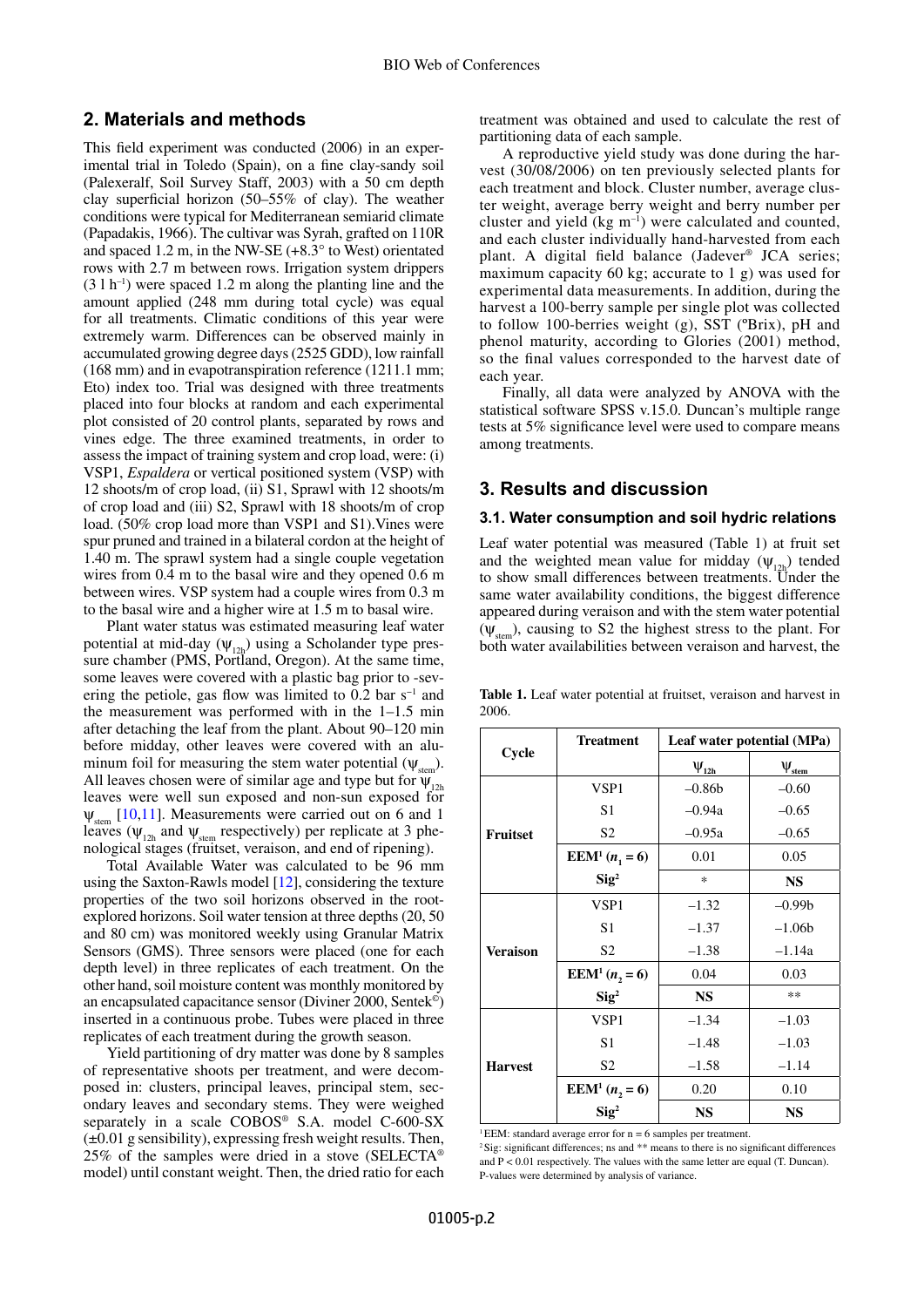|                 | <b>Treatment</b>                   | Soil water tension (MPa) |           |           |
|-----------------|------------------------------------|--------------------------|-----------|-----------|
| Cycle           |                                    | $20 \text{ cm}$          | 50 cm     | 80 cm     |
|                 | VSP1                               | $-0.16$                  | $-0.15$   | $-0.03$   |
|                 | S <sub>1</sub>                     | $-0.20$                  | $-0.14$   | $-0.02$   |
| <b>Fruitset</b> | S <sub>2</sub>                     | $-0.17$                  | $-0.11$   | $-0.05$   |
|                 | <b>EEM<sup>1</sup></b> $(n_1 = 3)$ | 0.02                     | 0.05      | 0.02      |
|                 | $\text{Sig}^2$                     | <b>NS</b>                | <b>NS</b> | <b>NS</b> |
|                 | VSP1                               | $-0.02$                  | $-0.02b$  | $-0.14$   |
| Veraison        | S <sub>1</sub>                     | $-0.06$                  | $-0.20a$  | $-0.19$   |
|                 | S <sub>2</sub>                     | $-0.02$                  | $-0.20a$  | $-0.16$   |
|                 | EEM <sup>1</sup> $(n, = 3)$        | 0.01                     | 0.00      | 0.04      |
|                 | $\text{Sig}^2$                     | <b>NS</b>                | ***       | <b>NS</b> |
|                 | VSP1                               | $-0.01$                  | $-0.06$   | $-0.07$   |
| <b>Harvest</b>  | S <sub>1</sub>                     | $-0.10$                  | $-0.20$   | $-0.06$   |
|                 | S <sub>2</sub>                     | $-0.01$                  | $-0.07$   | 0.00      |
|                 | EEM <sup>1</sup> $(n, = 3)$        | 0.03                     | 0.05      | 0.05      |
|                 | $\text{Sig}^2$                     | <b>NS</b>                | <b>NS</b> | <b>NS</b> |

**Table 2.** Soil water tension at fruitset, veraison and harvest in 2006.

 $<sup>1</sup> EEM$ : standard average error for  $n = 3$  samples per treatment.</sup>

<sup>2</sup> Sig: significant differences; ns and \*\*\* means to there is no significant differences and  $P < 0.001$  respectively. The values with the same letter are equal (T. Duncan). P-values were determined by analysis of variance.

potential values reached during most of the ripening period correspond to severe stress according to Van Leeuwen et al. (2009), due to the severe climatic conditions in 2006. Even if there are not differences among treatments, S1 and



**Figure 1.** Average percentage of soil water content of three treatments between field capacity and permanent wilting point (soil conditions:  $\%FC = 26.1$  and  $\%PWP = 12.75$ <sup>2</sup>.

2 Sig: significant differences; ns and \*\*\* means to there is no significant differences and  $P < 0.001$  respectively. The values with the same letter are equal (T. Duncan). *P*-values were determined by analysis of variance.

S2 tended to have a lower value related with VSP1, being under –1.5 MPa, which could be a limiting factor for physiological processes [\[9](#page-5-3),[13\]](#page-5-10). These results are according to Dufourcq et al. (2005) trial, where the higher crop load caused a lower potentials [\[14](#page-5-11)] in the plants.

These effects can be related to the soil content water availability (Table 2). Main differences appears in veraison, where sprawl systems (S1 and S2) scored higher values of tension instead of VSP. It seems that sprawl systems could explore more extensively the soil profile during the hardest period with respect to drought (veraison). On the other hand, there were no differences at fruitset and the end of ripening (harvest).

Figure 1 shows the evolution of soil content water measured by capacity probe for all treatments. VSP1 and S1 presented an intermediate and equivalent moisture content between them, comparing with S2 values. S2 scored 1.5% less percentage of water content at veraison.

| Cycle           | <b>Treatment</b>                    | Deep (cm) |           |               |           |           |  |
|-----------------|-------------------------------------|-----------|-----------|---------------|-----------|-----------|--|
|                 |                                     | 10        | 20        | 30            | 40        | 80        |  |
|                 | VSP1                                | 15.46     | 16.57     | 16.82         | 17.05     | 17.24     |  |
|                 | S <sub>1</sub>                      | 16.55     | 16.83     | 16.77         | 16.99     | 17.11     |  |
| Fruitset        | S <sub>2</sub>                      | 15.50     | 15.84     | 16.07         | 16.62     | 17.34     |  |
|                 | <b>EEM1</b> $(n_1 = 4)$             | 3.48      | 2.07      | 2.70          | 2.44      | 1.92      |  |
|                 | $\text{Sig}^2$                      | <b>NS</b> | <b>NS</b> | $\mathbf{NS}$ | <b>NS</b> | <b>NS</b> |  |
|                 | VSP1                                | 15.19     | 16.58a    | 16.86a        | 17.04     | 17.29     |  |
| <b>Veraison</b> | S <sub>1</sub>                      | 14.98     | 15.99ab   | 16.02ab       | 16.37     | 16.49     |  |
|                 | $\ensuremath{\mathrm{S2}}$          | 14.62     | 15.63b    | 15.87b        | 16.56     | 17.39     |  |
|                 | <b>EEM</b> <sup>1</sup> $(n_2 = 4)$ | 3.57      | 1.30      | 1.76          | 2.08      | 4.08      |  |
|                 | $\text{Sig}^2$                      | <b>NS</b> | $***$     | $\ast$        | <b>NS</b> | <b>NS</b> |  |
| <b>Harvest</b>  | VSP1                                | 15.34     | 16.58     | 16.92         | 17.29     | 17.48     |  |
|                 | S <sub>1</sub>                      | 15.30     | 16.32     | 16.43         | 16.75     | 17.12     |  |
|                 | S <sub>2</sub>                      | 14.79     | 15.81     | 16.06         | 16.80     | 17.48     |  |
|                 | <b>EEM</b> <sup>1</sup> $(n_2 = 4)$ | 3.56      | 1.68      | 2.47          | 2.06      | 2.68      |  |
|                 | $\text{Sig}^2$                      | <b>NS</b> | <b>NS</b> | <b>NS</b>     | <b>NS</b> | <b>NS</b> |  |

Table 3. Percentage of soil water content at fruitset, veraison and harvest in 2006 for each level of soil profile (10–80 cm).

<sup>2</sup> Sig: significant differences; ns, \* and \*\* means to there is no significant differences or  $P < 0.05$  and  $P < 0.01$  respectively. The values with the same letter are equal (T. Duncan). *P*-values were determined by analysis of variance.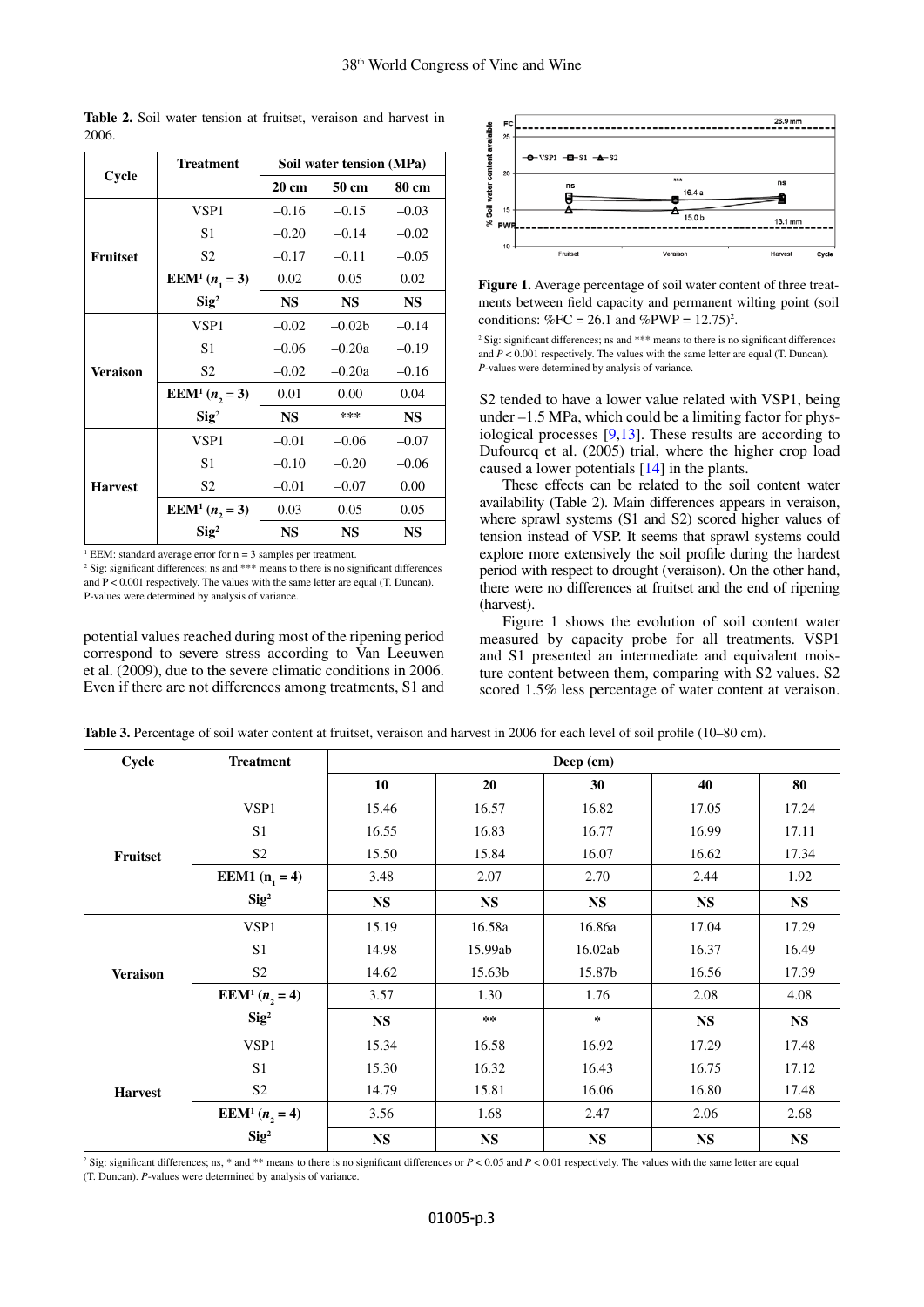|                                    |                         | Principal (g/shoot) |                 | Secondary (g/shoot)     |                   |                 |
|------------------------------------|-------------------------|---------------------|-----------------|-------------------------|-------------------|-----------------|
| <b>Treatment</b>                   | <b>Stem</b>             | <b>Leaves</b>       | <b>Clusters</b> | <b>Stem</b>             | <b>Leaves</b>     | <b>Clusters</b> |
| VSP1                               | 46.9                    | 16,2b               | 131.3           | 3.4                     | 7.9 <sub>b</sub>  | 0.9             |
| S <sub>1</sub>                     | 44.8                    | 21,1a               | 142.7           | 1.9                     | 15,6a             | 1.8             |
| S <sub>2</sub>                     | 25.9                    | 20,8a               | 83.8            | 2.3                     | 5,7b              | $\overline{0}$  |
| <b>EEM<sup>1</sup></b> ( $n = 8$ ) | 7.02                    | 2.27                | 30.32           | 0.61                    | 1.76              | 0.4             |
| $\text{Sig}^2$                     | ns                      | *                   | ns              | ns                      | **                | <b>ns</b>       |
| <b>Treatment</b>                   | Principal $(n^{\circ})$ |                     |                 | Secondary $(n^{\circ})$ |                   |                 |
|                                    | <b>Nudes</b>            | Leaves              | <b>Clusters</b> | <b>Stem</b>             | <b>Leaves</b>     | <b>Clusters</b> |
| VSP1                               | 12.5 <sub>b</sub>       | 11.0 <sub>b</sub>   | 2.4             | 11.0 <sub>b</sub>       | 27.4 <sub>b</sub> | 2               |
| S <sub>1</sub>                     | 18.5a                   | 17.2a               | 2.2             | 13.4a                   | 37.4a             | 1.7             |
| S <sub>2</sub>                     | 20.1a                   | 19.7a               | 2.1             | 11.2 <sub>b</sub>       | 21.6 <sub>b</sub> | $\mathbf{0}$    |
| <b>EEM</b> <sup>1</sup> $(n = 8)$  | 1.4                     | 1.67                | 0.22            | 1.02                    | 3.15              | 0.54            |
| $\text{Sig}^2$                     | *                       | *                   | ns              | *                       | $**$              | ns              |

**Table 4.** Dry matter partitioning for three treatments.

<sup>1</sup> EEM: standard average error for  $n = 8$  samples per treatment.

<sup>2</sup> Sig: significant differences; ns, \* and \*\* means to there is no significant differences or  $P < 0.05$  and  $P < 0.01$  respectively. The values with the same letter are equal (T. Duncan). *P*-values were determined by analysis of variance.

Differences among treatments were clear within 20–30 cm (Table 3). VSP1 scored the highest values and these differences were mainly shown at 20–30 cm of soil level. At levels deeper than 0.4 m, the soil kept its original structure and revealed no differences between treatments, so no statistical differences were found.

S2 seems to explore deeper than the other two treatments (lower crop load) the soil profile in order to obtain more water, making a real improve about the use of its root system.

### **3.2. Dry matter partitioning**

Differences in solar interception should explain the increase in yield due to a better use of natural resources [[15\]](#page-5-12). Dry matter results were calculated according to different parts of the vine (Table 4). Leaves (number and weight) from principal shoots were higher in S2 and S1 compared with VSP1 (+5 g/shoot) and within the same crop load, sprawl system was higher too. It means that sprawl systems could reach bigger active leaves than VSP system, giving more photo assimilates to the plant due to principal shoots are usually more active than secondary shoots during the growth cycle. S1 scored highest values in clusters weight and number. S2 showed the crop load effect, causing a less secondary shoot development compared to S1 and VSP1 (<15–45% respectively). It should be noted that is not easy to find secondary clusters in S2 systems.

Referring to the main crop load effect, higher load treatment (S2) had more clusters (per m) and therefore, a yield increment of 16% in comparison with the others treatments. On the other hand, S2 showed lower average bunch weight (from 17.0 to 22.5%) and a reduced number of berries (from 12 to 21%) and low berry weight (from 4.4 to 9.2%) per cluster, but this it was balanced by higher cluster number per vine (from 32 to 35%).

Therefore, with an increment of load, the berry size will decrease but the number of berries will increase, which has direct effect on total yield and produces, at same time, an increase in skin/flesh ratio during harvest.

|                                   | <b>Yield partitioning 2006</b> |                   |                                        |                                            |                                             |  |  |
|-----------------------------------|--------------------------------|-------------------|----------------------------------------|--------------------------------------------|---------------------------------------------|--|--|
| <b>Treatment</b>                  | $N^{\circ}$ Clusters $m^{-1}$  | Yield $(kg·m-2)$  | <b>Cluster average</b><br>weight $(g)$ | <b>100 Berries</b><br>average weight $(g)$ | $N^{\circ}$ berries · cluster <sup>-1</sup> |  |  |
| VSP1                              | 24.68 <sup>b</sup>             | 1.73 <sup>b</sup> | $190.42^{\text{a}}$                    | 111.34 <sup>a</sup>                        | 171.19 <sup>a</sup>                         |  |  |
| S <sub>1</sub>                    | 23.82 <sup>b</sup>             | 1.71 <sup>b</sup> | $195.10^{\circ}$                       | 104.57 <sup>b</sup>                        | 187.34 <sup>a</sup>                         |  |  |
| S <sub>2</sub>                    | 36.20a                         | $2.05^{\rm a}$    | 153.24 <sup>b</sup>                    | $101.05^{\circ}$                           | 152.06 <sup>b</sup>                         |  |  |
| EEM <sup>1</sup> ( <i>n</i> = 40) | 0.60                           | 0.04              | 6.09                                   | 0.08                                       | 1.02                                        |  |  |
| $\text{Sig}^2$                    | $**$                           | $**$              | $**$                                   | $**$                                       | $**$                                        |  |  |

**Table 5.** Yield partitioning for three treatments.

<sup>1</sup> EEM: standard average error for  $n = 40$  samples per treatment.

<sup>2</sup> Sig: significant differences; \*\* means to there is significant differences with *P* < 0.01. The values with the same letter are equal (T. Duncan). *P*-values were determined by analysis of variance.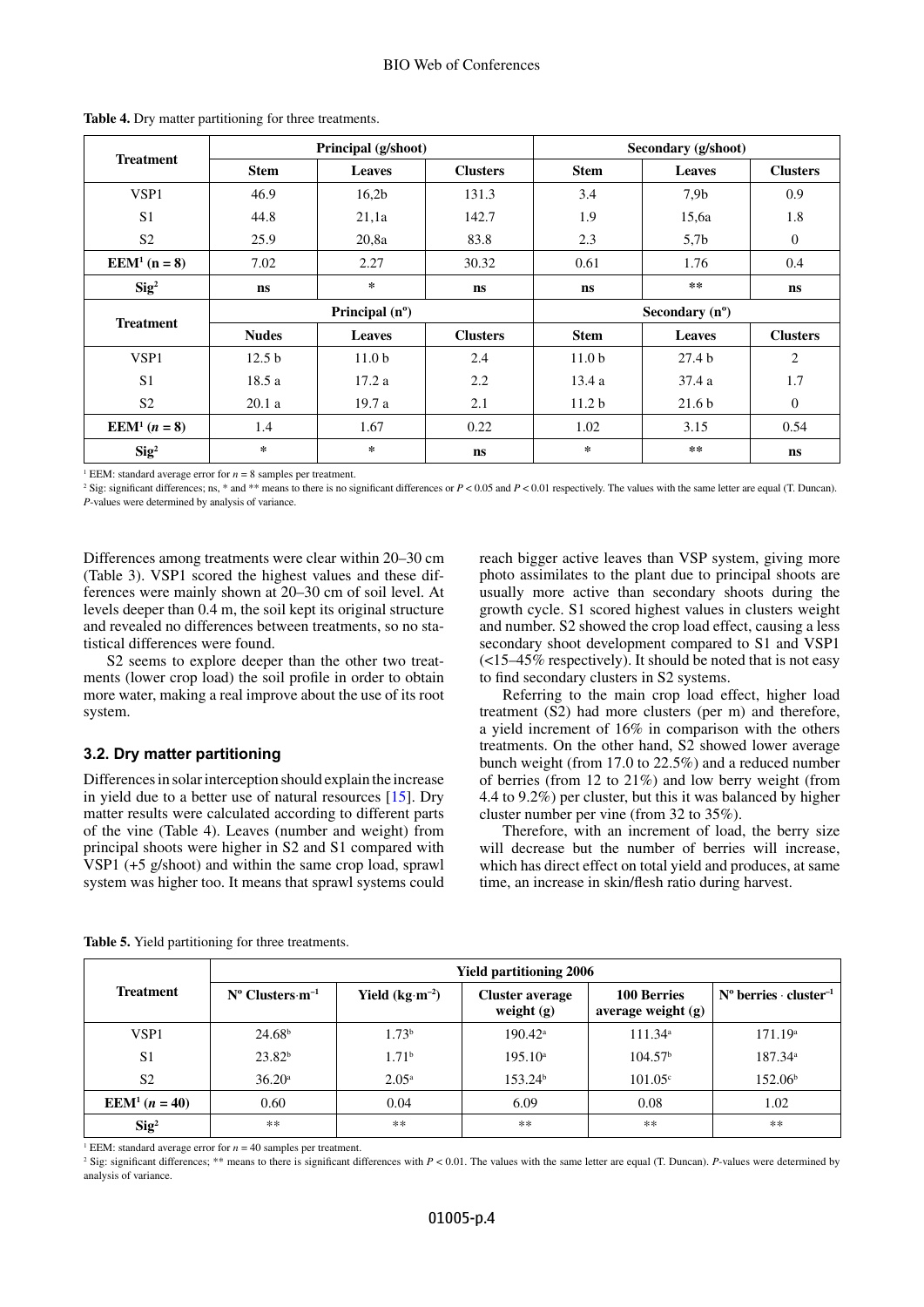|                                                     | <b>Must Composition 2006</b> |           |                             |            |                                                      |                                              |
|-----------------------------------------------------|------------------------------|-----------|-----------------------------|------------|------------------------------------------------------|----------------------------------------------|
| <b>Treatment</b>                                    | <b>PErix</b>                 | pH        | Acidity (g ac<br>tartaric/L | <b>IPT</b> | <b>Total Antocian</b><br>content $(mg \cdot L^{-1})$ | Antocian extractables<br>$(mg \cdot L^{-1})$ |
| VSP <sub>1</sub>                                    | 25.1                         | 3.5       | 5.9                         | 46.7       | 1470.35b                                             | 794.33                                       |
| S <sub>1</sub>                                      | 25.9                         | 3.5       | 5.2                         | 54.7       | 1804,34a                                             | 936.95                                       |
| S <sub>2</sub>                                      | 25.8                         | 3.5       | 5.2                         | 52.7       | 1903,30a                                             | 983.94                                       |
| <b>EEM<sup>1</sup></b> ( $n_1 = 8$ and<br>$n_2 = 4$ | 0.76                         | 0.02      | 0.46                        | 2.54       | 81.28                                                | 76.94                                        |
| $\text{Sig}^2$                                      | ns                           | <b>ns</b> | ns                          | ns         | ∗                                                    | <b>ns</b>                                    |

**Table 6.** Must composition for three treatments.

<sup>1</sup> EEM: standard average error for  $n = 8$  samples per treatment.

<sup>2</sup> Sig: significant differences; ns, and  $*$  means to there is no significant differences or  $P < 0.05$  respectively. The values with the same letter are equal (T. Duncan). *P*-values were determined by analysis of variance.

#### **3.3. Yield components, berry sampling and juice analysis**

Leaves and cluster microclimate are the key factors for determining the acidity content, pH and K of must and consequently, wine composition [[16\]](#page-5-13). No differences were obtained during 2006 for Brix degree, acidity and pH values (Table 6). Data from total and extractable anthocyanin content reflect the effect of increasing shading clusters area in the final berry synthesis of anthocyanins, which is very useful in winemaking process [[17\]](#page-5-14). It should be noted that cv. Syrah is very sensitive to the changes in thermal effects during total anthocyanins synthesis. This effect causes differences in berry anthocyanins content, which are heavier in extremely hot conditions (2006), reaching around 20% in open and non-positioned free systems.

Finally, crop load does not change must composition notably, but it increase total plant yield because it provides more clusters. These are less exposed to sunlight, and with this training system, the degradation of anthocyanins at the end of ripening can be prevented. The effect of the load is less important than the use of open training system, which modify light and thermal microclimate through spatial distribution of vegetation and shading effects in the plant, increasing phenolic and anthocyanic berry content.

### **4. Conclusion**

Sprawl system demands higher amount of water in soil profile because its root system growth deeper benefiting more from the available water capacity. This fact is evident inside grapevine root zone (20–50 cm), despite upper soil levels. Crop load has a relevant effect in order to increase these water consumption differences.

Water plant status is usually reflected by leaf water potential. S2 has lower daily values during the whole cycle due to the crop load increment, which produces a higher demand from the leaves (more total surface area). Water stress increases not only with the crop load, but also with a higher canopy exposure.

Surface area is less time exposed with open and nonpositioned systems (S1 and S2) comparing with vertical systems (VSP1), so VSP1 should suffers the water deficit before sprawl systems, within the same environmental conditions [\[16](#page-5-13)]. However, its stomatal closure occurs soon

after due to the lower total leaf surface exposed, causing a less consumption of soil water availability.

Therefore, under a severe water demand due to extreme environmental conditions, the irrigation gets increased the water potential in plants (usually higher for all treatments) and its recovery is more pronounced in sprawl system than VSP. When weather conditions are not so limiting, the water demand for the S1 and VSP1 are equal, having S2 the lower potential values due to the higher crop load.

Double effect due to non-positioned open system (sprawl) and crop load increment may mitigate the light over exposure (bunches and leaves) to solar direct radiation, avoiding undesirable over ripening and dehydration berry effects, but with a real improve in vegetative and reproductive yield to the plant (dry matter results).

Free and non-positioned systems can help improving not only the plant microclimate, but also anthocyanic berry composition without any other relevant change in must composition, allowing yield increase (if there is enough water available in plant-soil system).

The present work shows that in warm climates and with the same amount of water (168 mm and 248 mm for rainfall and irrigation respectively), sprawl system resulted in better plant microclimate for these trial conditions, mainly improving the exposure of leaves and clusters, maximizing the internal canopy ventilation, increasing the vegetative growth and yield; without disrupting main berry quality parameters, and even increasing phenolic and anthocyanic berry content.

The authors gratefully acknowledge the effort of Osborne Distribuidora S.A. company for technical and financial support on the implementation of this project (MEC, IDI: P030260221). The author did the works during its research formation at U.P.M. (2004–2008).

#### **References**

- <span id="page-4-0"></span>[1] FAO. Towards a water and food secure future. Critical Perspectives for Policy-makers. 69, pp. (2015).
- <span id="page-4-1"></span>[2] Sebastian, B., Baeza, P., Santesteban, L. G., de Miguel, P. S., De La Fuente, M., & Lissarrague, J. R. Response of grapevine cv. Syrah to irrigation frequency and water distribution pattern in a clay soil. Agricultural Water Management, **148**, 269–279, (2015).